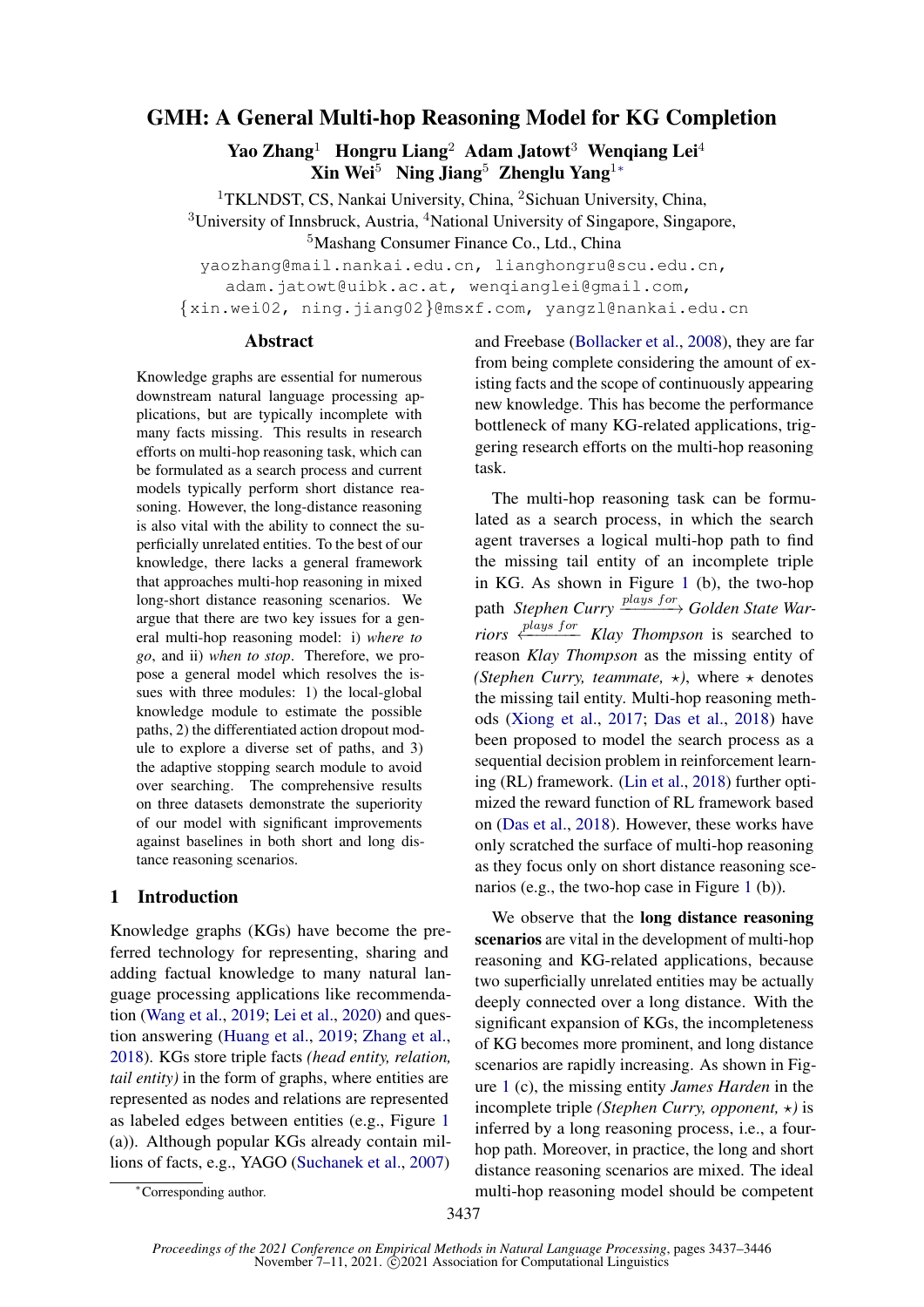<span id="page-1-0"></span>

Figure 1: Examples of (a) an incomplete knowledge graph, (b) a short distance scenario (two-hop) about the reasoning of *(Stephen Curry, teammate,*  $\star$ *)*, and *(c)* a long distance scenario *(four-hop)* about the reasoning of *(Stephen Curry, opponent,*  $\star$ ). The dotted lines refer to the relations of incomplete triples and solid lines refer to existing relations. The green, blue and black boxes represent the entities of the incomplete triples, the entities in the reasoning paths and the unrelated entities, respectively. As it can be seen, the long distance reasoning is needed and more complex than the short distance reasoning. Best viewed in color.

on mixed short and long distances. Specifically, we argue that there are two key issues in the traverse of KG that need to be resolved:

- i)*Where to go?* The search agent needs to decide where to go at next search step, i.e., selecting an edge connected with the current node. Selecting the positive edge means that the agent will move towards the target node, otherwise, it will move away from the target. When the search distance increases, the issue becomes more challenging because the agent needs to make more decisions.
- ii)*When to stop?* The search agent needs to decide when to stop the search because the exact search steps cannot be known in advance. An ideal search agent needs to stop at a suitable time to avoid over searching and adapt to realistic reasoning scenarios with mixed short and long distances.

To this end, we propose a General Multi-Hop reasoning model, termed GMH, which solves the two above-listed issues in three steps: 1) the localglobal knowledge fusion module fuses the local knowledge learnt from history path and the global knowledge learnt from graph structure; 2) the differentiated action dropout module forces the search agent to explore a diverse set of paths from a global perspective; and 3) the adaptive stopping search module uses a self-loop controller to avoid over searching and resource wasting. We train the policy network with RL and optimize the reward to find the target entity effectively. In summary, the main contributions of this work are as follows:

•We observe that the long distance reasoning scenarios are vital in the development of multi-hop reasoning, and argue that an ideal multi-hop reasoning model should be competent on mixed longshort distance reasoning scenarios.

- •We propose a general multi-hop reasoning model, GMH, which can solve two key issues in mixed long-short distance reasoning scenarios: i) where to go and ii) when to stop.
- •We evaluate GMH on three benchmarks, FC17, UMLS and WN18RR. The results demonstrate the superiority of GMH with significant improvements over baselines in mixed long-short distance reasoning scenarios and with competitive performances in short distance reasoning scenarios.

# 2 Related Work

In this section, we summarize the related work and discuss their connections to our model. Firstly, we introduce the two lines of work on the KG completion task: multi-hop reasoning and KG embedding.

The **multi-hop reasoning** task focuses on learning logical multi-hop paths reasoned from KG. The multi-hop reasoning models distill deep information from paths thereby generating further directly interpretable results. [\(Lao et al.,](#page-8-4) [2011;](#page-8-4) [Das et al.,](#page-8-5) [2017;](#page-8-5) [Jiang et al.,](#page-8-6) [2017;](#page-8-6) [Yin et al.,](#page-9-5) [2018\)](#page-9-5) predicted the missing relations of incomplete triples based on pre-computed paths. [\(Xiong et al.,](#page-9-3) [2017\)](#page-9-3) firstly adopted the RL framework to improve the reasoning performance. The task of finding a missing entity is orthogonal to the prediction of the missing relation in a complementary manner. [\(Das et al.,](#page-8-3) [2018\)](#page-8-3) used the history path to facilitate the search agent finding the missing entity and [\(Lin et al.,](#page-9-4) [2018\)](#page-9-4) optimized the reward function of RL framework based on [\(Das et al.,](#page-8-3) [2018\)](#page-8-3). [\(Lv et al.,](#page-9-6) [2019\)](#page-9-6) adopted the meta learning framework for multi-hop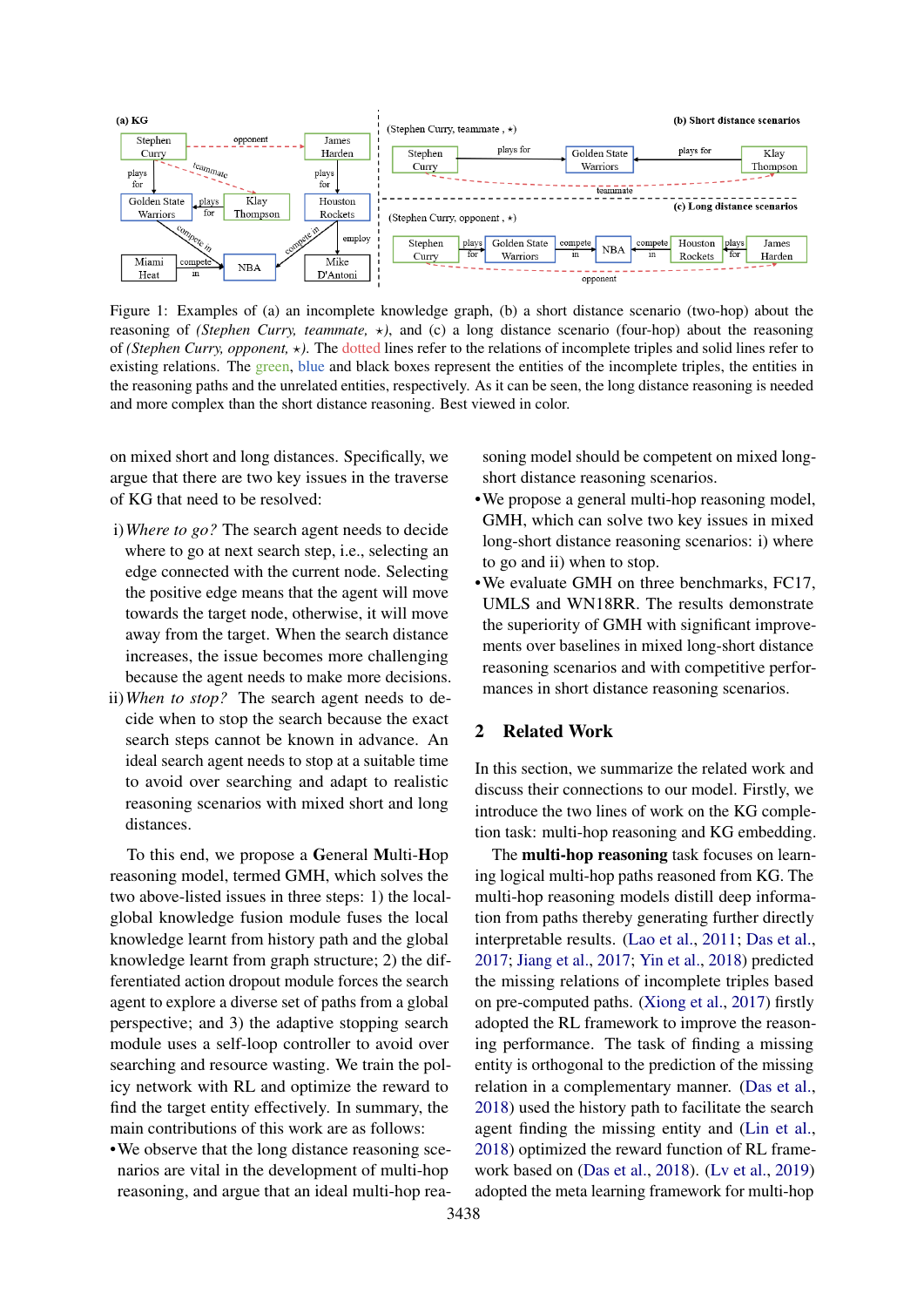<span id="page-2-0"></span>

Figure 2: An illustration of the GMH Model. We reuse the example in Figur[e1](#page-1-0) (c) for explanation. The input includes the head entity and the relation of the incomplete triple *(Stephen Curry, opponent,*  $\star$ ) with the background KG, and the output is the tail entity *James Harden*. The subgraph (a) is the initial state of the search process. The subgraphs (b-d) show the search process at step 4. Specifically, 1) we develop the local-global knowledge fusion module to estimate the possible paths, 2) the differentiated action dropout module to dilute the negative paths, and 3) the adaptive stopping search module to avoid over searching. Best viewed in color.

reasoning over few-shot relations. These works are conditioned in short distance scenarios, and tend to rapidly lose effectiveness as the distance increases. In contrast, we propose a general model which can be sufficiently utilized in both the short and long distance reasoning scenarios.

The KG embedding task is another line of work carried to alleviate the incompleteness of KG. Embedding-based models project KGs in the embedding space and estimate the likelihood of each triple using scoring functions. [\(Bordes et al.,](#page-8-7) [2013;](#page-8-7) [Wang et al.,](#page-9-7) [2014;](#page-9-7) [Lin et al.,](#page-9-8) [2015;](#page-9-8) [Ji et al.,](#page-8-8) [2016\)](#page-8-8) defined additive scoring functions based on the translation assumption. [\(Yang et al.,](#page-9-9) [2015;](#page-9-9) [Trouil](#page-9-10)[lon et al.,](#page-9-10) [2016\)](#page-9-10) defined multiplicative scoring functions based on linear map assumption. Moreover, recent models introduce special neural networks like neural tensor network [\(Socher et al.,](#page-9-11) [2013\)](#page-9-11), convolution neural network [\(Dettmers et al.,](#page-8-9) [2018\)](#page-8-9) and graph convolutional network [\(Nathani](#page-9-12) [et al.,](#page-9-12) [2019\)](#page-9-12). Due to the neglection of deep information within multi-hop paths, the results of the embedding-based models lack interpretability, which is critical for KG-related applications. However, embedding-based models are less sensitive to the reasoning distance because they learn KG structure from the global perspective. Thus, we take advantage of this strength to learn the global knowledge from graph structure and retain the interpretability by reasoning from the history paths.

Secondly, we discuss the community research

on long distance reasoning scenarios. [\(Tuan et al.,](#page-9-13) [2019\)](#page-9-13) formed a transition matrix for reasoning over six-hop path in KG for the conversational reasoning task. It is however not suitable for large-scale KGs, because the matrix multiplication requires large calculation space. [\(Wang et al.,](#page-9-0) [2019\)](#page-9-0) proposed a long-term sequential pattern to encode long distance paths for the recommendation task. Because there is no real reasoning process for the long distance paths, it is not suitable for the KG completion. To summary, we are the first to study long distance reasoning scenarios in the KG completion. We propose a general model that tackles both short and long distance reasoning scenarios and works effectively on large-scale KGs.

# 3 Methodology

Figure [2](#page-2-0) illustrates the entire process of the GMH model. The input involves the head entity and relation of the incomplete triple with the background KG. The output is the missing tail entity. We systematize the model in three steps: 1) the local-global knowledge fusion module to integrate knowledge of history paths and graph structure; 2) the differentiated action dropout module to diversify the reasoning paths; and 3) the adaptive stopping search module to formulate the optimal steps of searching. The local-global knowledge fusion and differentiated action dropout modules facilitate the agent to address the issue of *where to go*. The adaptive stopping search module controls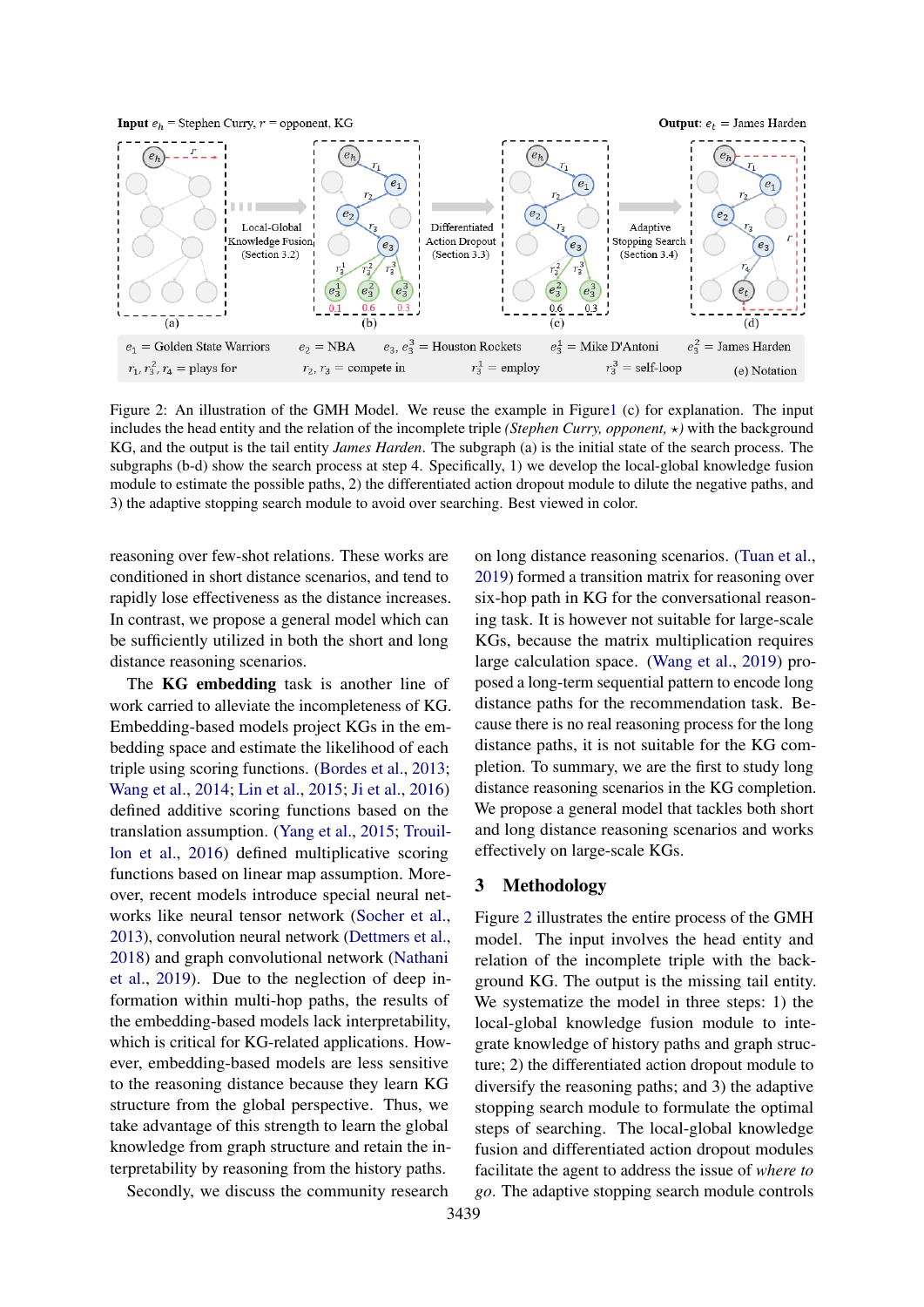the search steps to resolve the issue of *when to stop*.

### 3.1 Preliminary

We formally represent a KG as a collection of triples  $\mathcal{T} = \{(e_h, r, e_t) | e_h \in \mathcal{E}, e_t \in \mathcal{E}, r \in \mathcal{R}\},\$ where  $e_h$ , r and  $e_t$  denote the head entity, relation and tail entity in one triple,  $\mathcal E$  and  $\mathcal R$  are the entity and relation sets, respectively. Each directed link in KG represents a valid triple (i.e.,  $e_h$  and  $e_t$  are represented as the nodes and  $r$  as the labeled edge between them). For an incomplete triple, multi-hop reasoning can be perceived as searching a target tail entity  $e_t$  through limited steps in KG, starting from head entity  $e_h$  and based on the relation  $r \in \mathcal{R}$ . We use query q to represent  $(e_h, r)$  in the following sections. At step s, the search agent will transfer to the entity  $e_s$  updating the history path trajectory  $\mathcal{H}_s = \{e_h, r_1, e_1, \ldots, r_s, e_s\}$ , and the available action set  $A_s = \{(r_s^i, e_s^i) | (e_s, r_s^i, e_s^i) \in \mathcal{T}\}\.$   $A_s$ consists of all outgoing relations and the associated entities of  $e_s$ . The agent will select one action from  $A_s$  to transfer to the next entity  $e_{s+1}$  through the correlated relation  $r_{s+1}$  at next step.

#### 3.2 Local-Global Knowledge Fusion

In this module, we learn local knowledge  $lk<sub>s</sub>$  and global knowledge  $g_k$  to resolve the "where to go" issue, as shown in Figure [3.](#page-3-0) The local knowledge indicates that the agent makes decisions on the basis of the history path trajectory  $\mathcal{H}_s$  at step s from a local perspective. The global knowledge is calculated through a pre-trained embedding-based models from a global perspective. We use an aggregate (abbr. AGG) block to aggregate  $lk<sub>s</sub>$  and  $gk_s$ , which has two types: summation  $(lk_s + gk_s)$ and scalar product  $(lk_s * gk_s)$ . The distribution  $p(\mathcal{A}_s) \in \mathbb{R}^{|\mathcal{A}_s|}$  is calculated through the AGG block and represents the confidence score for each available entity in  $A_s$ . The agent will select one action from  $A_s$  according to the distribution  $p(A_s)$ to transfer to the next entity.

### Local Knowledge Learning

The local knowledge  $lk<sub>s</sub>$  indicates from a local perspective that the agent makes decisions based on the history path trajectory  $\mathcal{H}_s$  at step s. We adopt long short-term memory (LSTM) neural network and attention mechanism to encode the history path trajectory and yield the local knowledge.

The history path trajectory  $\mathcal{H}_s$  =  $(e_h, r_1, e_1, \ldots, r_s, e_s)$  consists of the sequence of entities and relations which the agent has selected over the last s steps. We adopt an embedding layer

<span id="page-3-0"></span>

Figure 3: An illustration of the local-global knowledge fusion module. We reuse the search process in Figure 2 for detailed explanation. Best viewed in color.

to generate the embedding of entities and relations. The embedding of query is  $\vec{q} = [\vec{e_h}; \vec{r}] \in \mathbb{R}^{2dim}$ , i.e., the concatenation of the embeddings of the head entity  $\vec{e_h} \in \mathbb{R}^{dim}$  and relation  $\vec{r} \in \mathbb{R}^{dim}$ , where  $dim$  is the dimension. We use an LSTM to encode the embedding of  $\mathcal{H}_s$  to yield the hidden state embedding sequence  $(\vec{h}_0, ..., \vec{h}_s)$ , where  $\vec{h}_s = LSTM(\vec{h}_{s-1}, [\vec{r}_s, \vec{e}_s]) \in \mathbb{R}^{2dim}$  is the hidden state at step  $s$ ,  $e_s$  is the current entity and  $r_s$  is the relation that connects  $e_{s-1}$  and  $e_s$ .

Prior works [\(Das et al.,](#page-8-3) [2018;](#page-8-3) [Lin et al.,](#page-9-4) [2018\)](#page-9-4) use only the current hidden state embedding (i.e.,  $\vec{h}_s$ ) to yield the next action and they neglect the differentiated importance between the hidden states over the last s steps. Therefore, the attention weight value calculated between the hidden state embedding sequence and the query embedding is introduced to optimize the local knowledge  $lk<sub>s</sub>$ . Each weight value is derived by comparing the query  $\vec{q}$ with each hidden state  $\vec{h}_i$ :

$$
\alpha(\vec{q}, \vec{h}_i) = \frac{\exp(f(\vec{q}, \vec{h}_i))}{\sum_{j=0}^s \exp(f(\vec{q}, \vec{h}_j))},\qquad(1)
$$

where  $i$  and  $j$  stand for the  $i$ -th and  $j$ -th hidden state candidate, respectively. Here,  $f(\cdot)$  is represented as a query-based function:  $f(v_q, h_m) = v_q^\top h_m$ . Ultimately, local knowledge  $lk_s \in \mathbb{R}^{|\mathcal{A}_s|}$ , which reflects the influence of the history path trajectory on each element in  $A_s$ , can be obtained:

<span id="page-3-1"></span>
$$
\vec{lk}_s = \mathcal{A}_s \times \mathbf{W}_1 \delta_1(\mathbf{W}_2 \sum_{m=1}^s \alpha(\vec{q}, \vec{h}_m) \vec{h}_m), \quad (2)
$$

where  $W_1$  and  $W_2$  are the weights, and  $\delta_1$  is the activation function.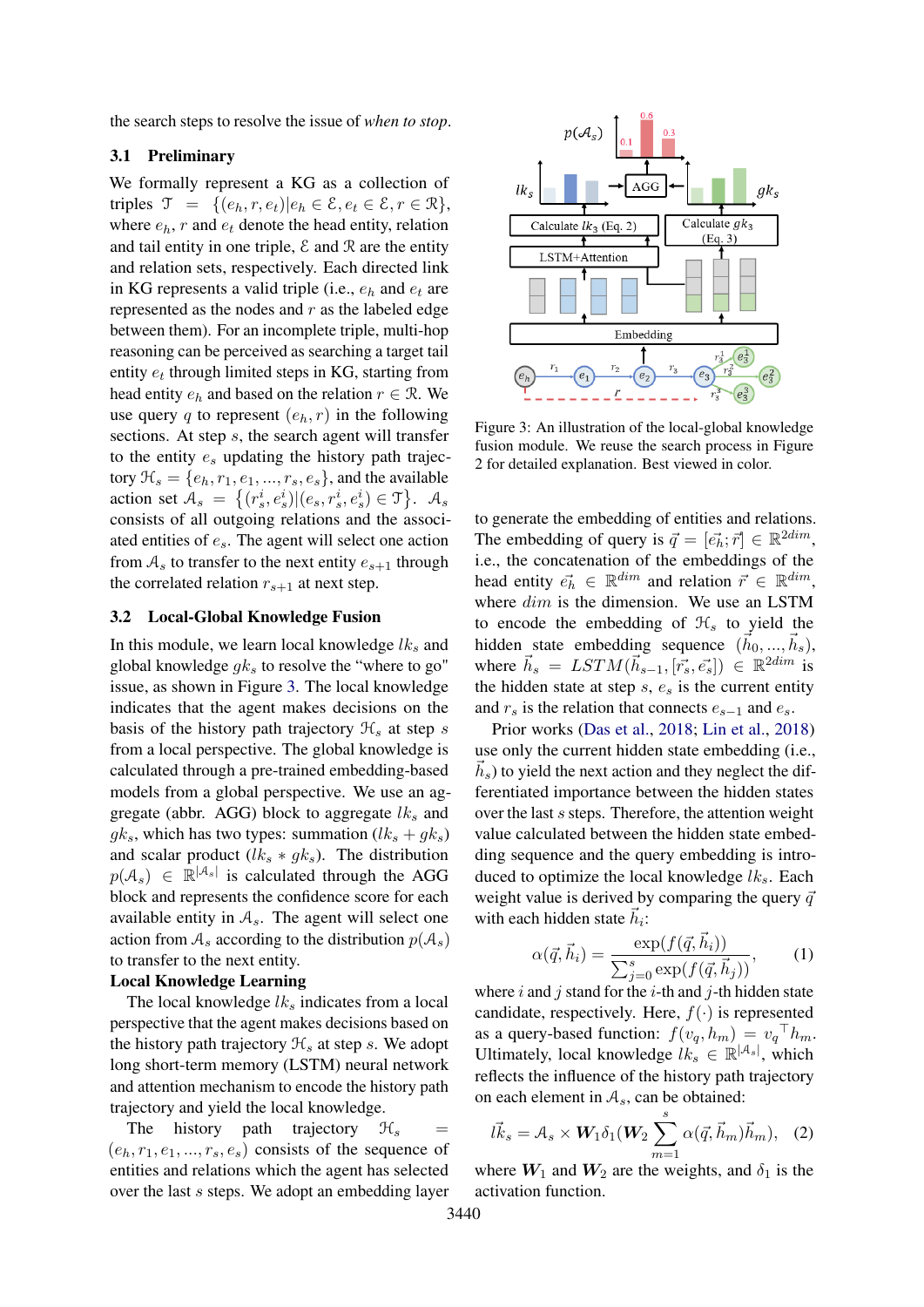#### Global Knowledge Learning

Prior works [\(Das et al.,](#page-8-3) [2018;](#page-8-3) [Lin et al.,](#page-9-4) [2018\)](#page-9-4) use the local knowledge and neglect the long distance cases which requires higher decision accuracy of the agent. We introduce the global knowledge  $g_k$  learnt from graph structure by a pretrained embedding-based model.

Embedding-based models map the graph structure in continuous vector space by using a scoring function  $\psi(e_h, r, e_t)$ . We generate the new triple  $(e_h, r, e_s^i)$  by concatenating the head entity and relation with available entity  $e_s^i \in \mathcal{E}_t^{\mathcal{A}}$ , where  $\mathcal{E}_t^{\mathcal{A}} \in \mathbb{R}^{|\mathcal{A}_s| \times dim}$  contains all available entities in  $A_s$ . As we consider that the positive available entity is closer to the target tail entity in vector space, combining the positive available entity in  $A_s$  with the query will get a higher score than that using negative available entities. Formally, we adopt a pretrained embedding-based model to calculate these new triples to obtain the global knowledge  $g_k$ :

 $g\vec{k}_s = [\psi(\vec{e}_h, \vec{r}, \vec{e}_s^{\{1\}}); ...; \psi(\vec{e}_h, \vec{r}, \vec{e}_s^{\{|A_s|\}})].$  (3)

Concatenating each of new triples' scores gives the global knowledge  $g k_s \in \mathbb{R}^{|\mathcal{A}_s|}$ . The selection of scoring function  $\psi(\cdot)$  is discussed in Section [4.3.](#page-7-0)

#### 3.3 Differentiated Action Dropout

In the multi-hop reasoning task, it is important to enforce effective exploration of a diverse set of paths and dilute the impact of negative paths. [\(Lin](#page-9-4) [et al.,](#page-9-4) [2018\)](#page-9-4) forced the agent to explore a diverse set of paths using action dropout technique which randomly masks some available actions in  $A_s$ , i.e., blocking some outgoing edges of the agent. However, in the case of reasoning over long distances, the number of paths is much greater than that in the short distance scenarios because the search space grows exponentially. The random action dropout technique is inefficient because it cannot discriminate paths of different qualities. We then propose the differentiated action dropout (DAD) technique based on the global knowledge  $g_k$  to mask available actions, since we believe that higher-scoring actions are more likely to exist in a high-quality path. In particular, the mask matrix  $M_t \in \mathbb{R}^{|A_s|}$  is sampled from the Bernoulli distribution:

$$
\vec{M}_t \sim Bernoulli(signoid(\vec{g}\cdot\vec{k}_s)).\qquad(4)
$$

The element in  $M_t$  is binary, where 1 indicates the action is reserved and 0 indicates abandonment. The fusion of local-global knowledge and differentiated action dropout modules helps the agent to tackle the key problem *where to go* jointly.

#### Algorithm 1: Training process of GMH

| <b>Input:</b> The training samples set $\mathcal{D}_{train}$ ; background             |  |
|---------------------------------------------------------------------------------------|--|
| KG $(\mathcal{T}, \mathcal{E}, \mathcal{R})$ ; the maximum search step S;             |  |
| the maximum loop number $N$ ; the randomly                                            |  |
| initialized parameters $\theta$                                                       |  |
| <b>Output:</b> The optimized parameters $\theta$                                      |  |
| repeat<br>1                                                                           |  |
| Sample a triple $(e_h, r, e_t)$ from $\mathcal{D}_{train}$ ;<br>$\mathbf{2}$          |  |
| <b>Initialize:</b> $s = 0$ ; $n = 0$ ; $e_s = e_h$ ; $\mathcal{H}_s = \{e_h\}$ ;<br>3 |  |
| $\mathcal{A}_s = \{(r_s^i, e_s^i)   (e_h, r_s^i, e_s^i) \in \mathcal{T}\};$           |  |
| for $s < S$ and $n < N$ do<br>4                                                       |  |
| Calculate $lk_s$ (Eq. 2) and $qk_s$ (Eq. 3);<br>5                                     |  |
| Fuse $lk_s$ and $qk_s$ to yield the final score;<br>6                                 |  |
| Dropout actions from $A_s$ (Eq. 4);<br>7                                              |  |
| Select the next entity $e_{s+1}$ and the related<br>8                                 |  |
| relation $r_{s+1}$ ;                                                                  |  |
| <b>if</b> $r_{s+1}$ =self-loop then<br>9                                              |  |
| $\left  n \leftarrow n+1; \right.$<br>10                                              |  |
| <b>update</b> $His_{s+1} \leftarrow \mathcal{H}_s \cup \{r_{s+1}, e_{s+1}\};$<br>11   |  |
| $A_{s+1} \leftarrow$                                                                  |  |
| $\{(r_{s+1}^i, e_{s+1}^i)   (e_{s+1}, r_{s+1}^i, e_{s+1}^i) \in \mathcal{T}\};$       |  |
| $s \leftarrow s + 1;$<br>12                                                           |  |
| $\hat{e_t} = e_s$ ; calculate the reward $R(\hat{e_t} e_h, r, e_t)$ and<br>13         |  |
| update $\theta$ (Eq. 6);                                                              |  |
| 14 <b>until</b> model converged;                                                      |  |

### <span id="page-4-0"></span>3.4 Adaptive Stopping Search

For the second key issue of *when to stop*, we devise the adaptive stopping search (ASS) module inspired by the early stopping strategy [\(Prechelt,](#page-9-14) [1997\)](#page-9-14) which is used to avoid overfitting when training a learner with an iterative method. We add a self-loop action (*self-loop*, es) to give the agent an option of not expanding from  $e_s$ . When the agent chooses the self-loop action for several times, we consider it means that the agent has found the target tail entity, thus it can choose to end early.

In this module, we devise a self-loop controller to avoid over searching and resource wasting. The self-loop controller has a dual judgment mechanism based on the the maximum search step S and the maximum loop number  $N$ . When the search step reaches the maximum  $S$ , or the agent selects the self-loop action for  $N$  consecutive times, the search process will be stopped. Using the ASS strategy improves our model's scalability on both short and long distances and effectively avoids wasting of resources caused by over-searching.

# <span id="page-4-1"></span>3.5 Training

Following [\(Das et al.,](#page-8-3) [2018\)](#page-8-3), we frame the search process as a Markov Decision Process (MDP) on the KG and adopt the on-policy RL method to train the agent. We design a randomized history-dependent policy network  $\pi$  =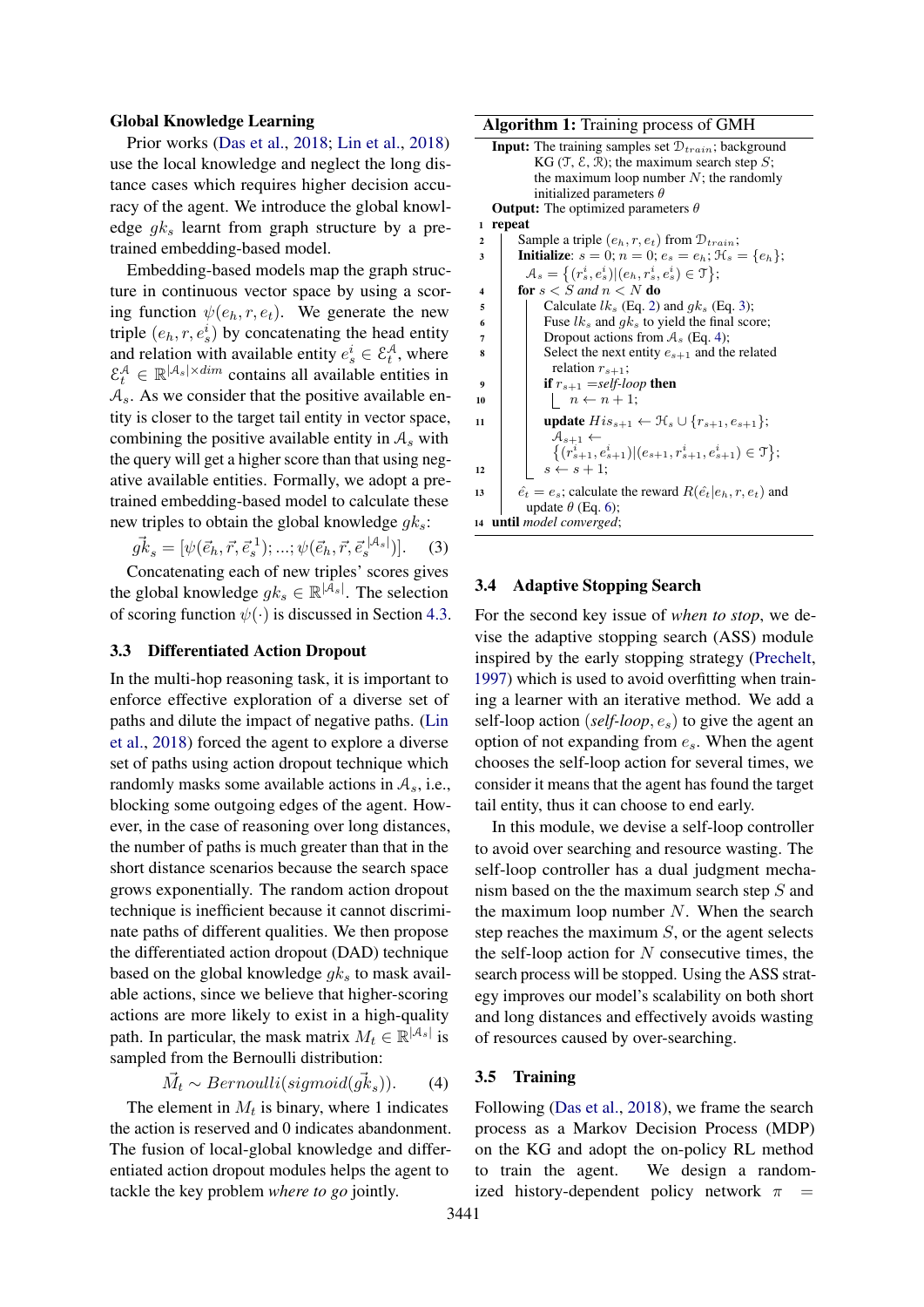$(p(\mathcal{A}_1), ..., p(\mathcal{A}_s), ..., p(\mathcal{A}_S))$ . The policy network is trained by maximizing the expected reward over all training samples  $\mathcal{D}_{train}$ :

$$
J(\theta) = \mathbb{E}_{(e_h, r, e_t) \sim \mathcal{D}_{train}} [E_{A_1, \dots, A_S \sim \pi}[R(\hat{e}_t | e_h, r, e_t)]]
$$
 (5)

where  $\theta$  denotes the set of parameters in GMH,  $R(\cdot)$  is the reward function and  $\hat{e}_t$  is the final entity chosen by the agent. If  $\hat{e}_t = e_t$ , then the terminal reward is assigned +1 and 0 otherwise.

The optimization is conducted using the REIN-FORCE algorithm [\(Williams,](#page-9-15) [1992\)](#page-9-15) which iterates through all  $(e_h, r, e_t)$  triples in  $\mathcal{D}_{train}$  and updates  $\theta$  with the following stochastic gradient:

$$
\nabla_{\theta} J(\theta) \approx \nabla_{\theta} \sum_{s} R(\hat{e}_t | e_h, r, e_t) \log \pi_{\theta}.
$$
 (6)

The training process is detailed in Algorithm 1. During a search process, for each search step, the agent takes three operations: local-global knowledge fusion (lines 5-6), differentiated action dropout (line 7) and adaptive stopping search (lines 8-10). After finding the tail entity, the reward is calculated and the parameters are updated (line 13). Finally, the optimized parameters are output.

# 4 Experiment

#### 4.1 Setup

Dataset Existing popular benchmarks, such as UMLS [\(Stanley and Pedro,](#page-9-16) [2007\)](#page-9-16) and WN18RR [\(Dettmers et al.,](#page-8-9) [2018\)](#page-8-9), focus on the multi-hop reasoning in short<sup>[1](#page-5-1)</sup> distance scenarios. Thus, they are unsuitable for evaluating complex cases requiring both long and short distance learning. To this end, we adopt the large-scale dataset FC17 [\(Neelakantan et al.,](#page-9-17) [2015\)](#page-9-17) which contains triples based on Freebase [\(Bollacker et al.,](#page-8-2) [2008\)](#page-8-2) enriched with the information fetched from ClueWeb [\(Orr et al.,](#page-9-18) [2013\)](#page-9-18). Because the data with distance type larger than five is relatively small, we maintain the data with distance type between 2 and 5. The sample number of each distance type (2-5) is 63k, 53k, 11k, 5k, respectively. Note that, there are extra relations served in the background KG plus 46 relation types in the train/valid/test sets of FC17. We also evaluate our model on the other short distance datasets, i.e., UMLS and WN18RR. Table [1](#page-5-2) summarizes the basic statistics of datasets. Baselines We compare GMH with 1) the *embedding-based models* involving TransE [\(Bor-](#page-8-7)

<span id="page-5-2"></span>Table 1: Statistics of datasets w.r.t. the number of entities and edges (the middle two columns) and the separation of the train/valid/test sets (the right three columns).

|             |     | entity relation train valid test |              |     |     |
|-------------|-----|----------------------------------|--------------|-----|-----|
| FC17        | 49k | 6k                               | $125k$ 4k 5k |     |     |
| <b>UMLS</b> | 135 | 46                               | 5k           | 652 | 661 |
| WN18RR      | 41k | 11                               | 87k          | 3k  | 3k  |

[des et al.,](#page-8-7) [2013\)](#page-8-7), DistMult [\(Yang et al.,](#page-9-9) [2015\)](#page-9-9), ComplEx [\(Trouillon et al.,](#page-9-10) [2016\)](#page-9-10), and ConvE [\(Dettmers](#page-8-9) [et al.,](#page-8-9) [2018\)](#page-8-9); as well as 2) the *multi-hop reasoning models* involving MINERVA [\(Das et al.,](#page-8-3) [2018\)](#page-8-3) and MultiHop [\(Lin et al.,](#page-9-4) [2018\)](#page-9-4).

<span id="page-5-0"></span>Implementation Details GMH is implemented on PyTorch and runs on a single TITAN XP. Following [\(Das et al.,](#page-8-3) [2018\)](#page-8-3), we augment KG with the reversed link  $(e_t, r^{-1}, e_h)$  for each triple. We exclude the triples from the training set if they occur in the validation or testing sets. For the baselines and GMH, we set the maximum search step  $S$  to five because the entity pair's distance is up to five in FC17. For the short distance datasets, UMLS and WN18RR, S is set to three. The maximum loop number  $N$  for all datasets is set to two. We employ softmax function as the activation function. All hyper-parameters are tuned on the validation set can be found in supplementary materials The pre-trained embedding-based model that we adopt is ConvE. We optimize all models with Adam [\(Kingma and Ba,](#page-8-10)  $2015$  $2015$ )<sup>2</sup>.

Metrics We follow the evaluation protocol of [\(Lin](#page-9-4) [et al.,](#page-9-4) [2018\)](#page-9-4) that records the rank of the available entities at final step in a decreasing order of confidence score for each query, and adopts mean reciprocal rank (MRR) and HITS@N to evaluate the results. All results given in our experiments are the mean and standard deviation values of three training repetitions.

# 4.2 Multi-hop Reasoning

Table [2](#page-6-0) shows the results obtained on FC17 and two short distance datasets, UMLS and WN18RR based on MRR  $(\%)$  and HITS@N  $(\%)$  measures. On the FC17 dataset, GMH achieves 23.75% MRR score surpassing the second-best model MultiHop with 3.47% improvement based on the MRR metric. This includes 3.43% improvement on short distance samples and 4.45% improvement on long distance

<span id="page-5-1"></span><sup>&</sup>lt;sup>1</sup>[Considering that the current multi-hop reasoning works](#page-8-7) [are concentrated on two or three-hop paths, we regard the path](#page-8-7) [hop number greater than three as a long distance scenario.](#page-8-7)

<span id="page-5-3"></span> $2$ We will release the processed dataset and source code, after the paper is published. The description of datasets and other details can be found in supplementary materials.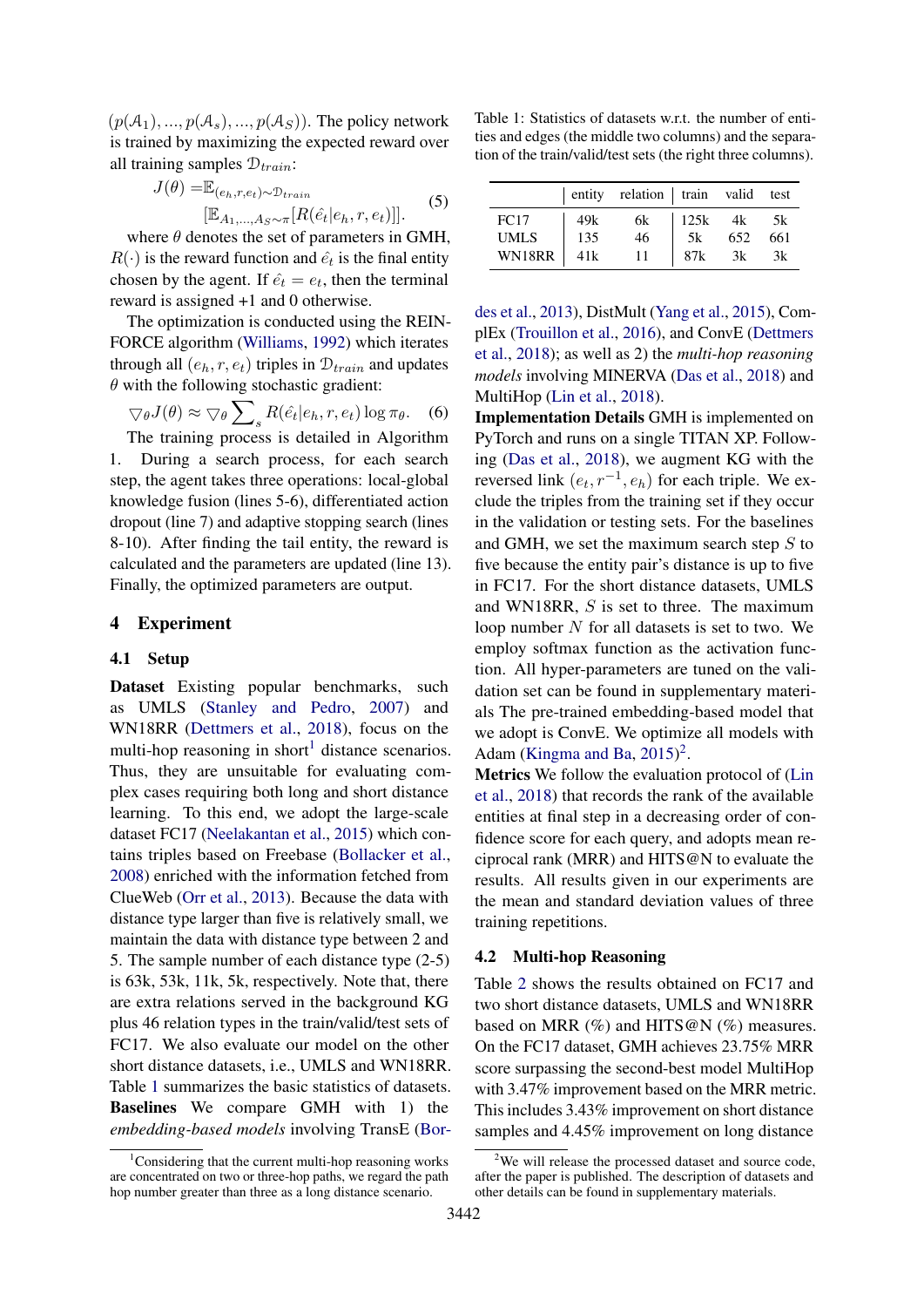<span id="page-6-0"></span>Table 2: MRR (%) and HITS@N (%) scores ( $\pm$  standard deviation) for multi-hop reasoning task on FC17, UMLS and WN18RR (pairwise t-test at 5% significance level). Higher values mean better performances and the best solution is marked in bold for each case.

|                | FC17             |                  |                  | <b>UMLS</b>          |      |                | WN18RR                     |            |                          |                   |
|----------------|------------------|------------------|------------------|----------------------|------|----------------|----------------------------|------------|--------------------------|-------------------|
|                | <b>MRR</b>       | MRR(< 3)         | MRR(>4)          | HITS@N<br>$\omega$ 1 | MRR- | $\overline{a}$ | HITS@N<br>$\overline{a}10$ | <b>MRR</b> | HITS@N<br>$\overline{a}$ | $\overline{w}$ 10 |
| TransE         | $11.91 + 0.20$   | $12.38 + 0.16$   | $9.37 + 0.28$    | $6.90 + 0.13$        | 86.3 | 85.9           | 88.2                       | 40.2       | 39.9                     | 43.2              |
| Distmult       | $12.99 + 0.67$   | $13.57 + 0.42$   | $10.63 \pm 0.43$ | $8.53 + 0.71$        | 86.8 | 82.1           | 96.7                       | 46.2       | 43.1                     | 52.4              |
| ComplEx        | $14.73 + 0.32$   | $15.53 + 0.37$   | $10.91 + 0.54$   | $9.68 + 0.53$        | 93.4 | 89.0           | 99.2                       | 43.7       | 41.8                     | 48.0              |
| ConvE          | $18.98 + 0.63$   | $19.75 \pm 0.63$ | $15.31 \pm 0.68$ | $10.43 \pm 0.85$     | 95.7 | 93.2           | 99.4                       | 44.9       | 40.3                     | 54.0              |
| <b>MINERVA</b> | $18.70 + 0.42$   | $19.92 + 0.36$   | $13.84 + 0.45$   | $9.08 + 0.94$        | 82.5 | 72.8           | 96.8                       | 46.3       | 41.3                     | 51.3              |
| MultiHop       | $20.28 \pm 0.71$ | $21.63 \pm 0.65$ | $14.07 \pm 0.76$ | $10.53 \pm 0.84$     | 94.0 | 90.2           | 99.2                       | 47.2       | 43.7                     | 54.2              |
| <b>GMH</b>     | $23.75 + 0.52$   | $25.06 \pm 0.52$ | $18.52 + 0.56$   | $12.98 \pm 0.76$     | 96.2 | 93.9           | 99.9                       | 46.5       | 45.3                     | 55.8              |

<span id="page-6-1"></span>Table 3: MRR  $(\%)$  scores ( $\pm$  standard deviation) for long distance multi-hop reasoning task (pairwise t-test at 5% significance level). The testing samples are divided into four types according to the distance.

|                | Distance Type                                |                                                                    |   |               |  |
|----------------|----------------------------------------------|--------------------------------------------------------------------|---|---------------|--|
|                | 4                                            | 5                                                                  | 6 |               |  |
| ConvE          |                                              | $16.43 \pm 0.59$ $10.45 \pm 0.53$ $13.64 \pm 0.63$ $9.38 \pm 0.97$ |   |               |  |
| <b>MINERVA</b> | $17.60 + 0.73$ $10.90 + 0.61$ $10.65 + 0.88$ |                                                                    |   | $5.09 + 0.87$ |  |
| MultiHop       |                                              | $17.61 \pm 0.62$ $12.58 \pm 0.89$ $12.99 \pm 0.85$                 |   | $5.68 + 0.95$ |  |
| <b>GMH</b>     |                                              | $20.53 \pm 0.56$ $14.62 \pm 0.85$ $14.12 \pm 0.65$ $9.74 \pm 0.83$ |   |               |  |

samples. We observe that multi-hop reasoning models outperform most embedding-based models, but their performance declines when the distance increases. We assume this may be attributed to the significantly increasing difficulty of building long paths when predicting long distance relations. The embedding-based models appear to be less sensitive to the distance variations, but they neglect the deep information existing in multi-hop paths, which limits the interpretative ability of predicting results. We further evaluate the short-distance reasoning performance on UMLS and WN18RR. The results of the baselines are cited from [\(Lin](#page-9-4) [et al.,](#page-9-4) [2018\)](#page-9-4). GMH performs comparably well in reasoning in the short distance scenarios, yet its effectiveness in the long-short compound reasoning or long distance reasoning scenarios is more obvious. For the WN18RR dataset, GMH performs weaker than MultiHop. We speculate that this is because the number of relations in WN18RR is extremely smaller than the number of entities, which will make it difficult to accurately learn the relation embeddings. Choosing a superior pre-trained embedding-based model is critical for our model.

Multi-Hop Reasoning in long distance scenarios As we noticed in Table [2,](#page-6-0) GMH achieves new state-of-the-art results on FC17 dataset which contains both short distance and long distance types. We further evaluate its performance in terms of reasoning on the relations in longer distances, which have been rarely examined by the existing works. Therefore, we extract the relations from FC17 whose distances span from 4 to 7 and in this way we construct a subdataset, called FC17-8, which contains eight query relation types . Table [3](#page-6-1) displays the results of reasoning on the four distance types based on the MRR metric. Compared with GMH and the multi-hop reasoning models, the embedding-based model seems less sensitive to the distance variations, while its reasoning performance is inferior to the compared models on all distance types. GMH consistently yields the best performance on the long distance reasoning scenarios. We observe that all the models perform better on the even distance type (4 and 6) than odd distance type (5 and 7). There are two possible reasons: 1) there is an imbalance between the difficulty and the number of different distance types; 2) the models are better at reasoning on symmetric paths like the four-hop path *Stephen Curry*  $\frac{p \mid \text{days for}}{p}$ *Golden State Warriors*  $\frac{complete\ in}{\longrightarrow} NBA \xleftarrow{complete\ in}$ *Houston Rockets* ←<sup>*plays for* James Harden.</sup>

In addition to the superior reasoning capability of GMH as demonstrated in Table [2](#page-6-0) and Table [3,](#page-6-1) other promising potentials pave the way for GMH in advanced applications. First, GMH is explainable because it considers the path information, which is beyond the scope of the existing embedding-based models. Second, the global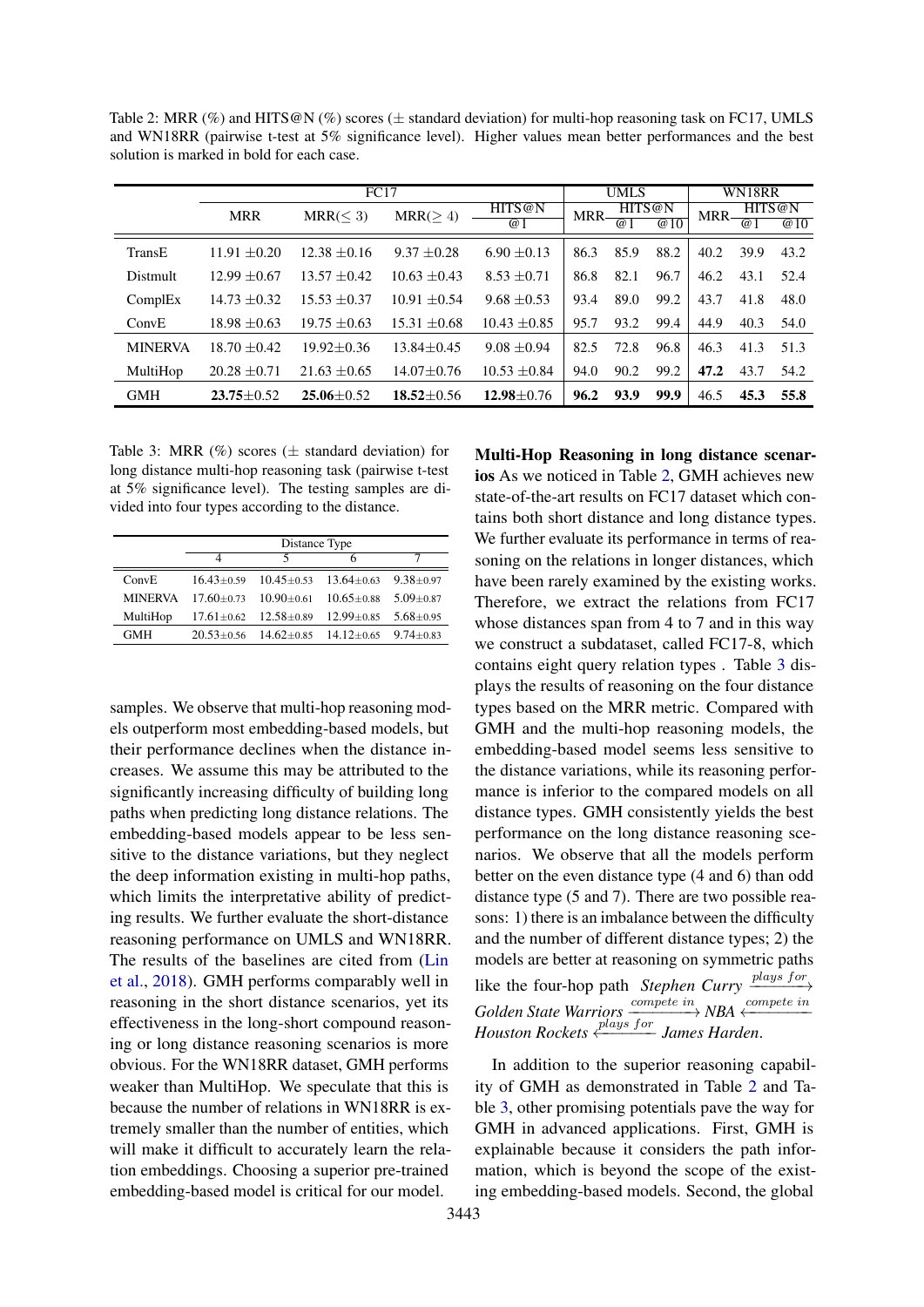<span id="page-7-1"></span>Table 4: Analysis of GMH on FC17: GKL, LKL, DAD, and ASS represent the global knowledge learning, local knowledge learning, differentiated action dropout, and adaptive stopping search respectively.

|                       | <b>MRR</b> | HITS@N |       |  |
|-----------------------|------------|--------|-------|--|
|                       |            | @ 1    | @10   |  |
| GKL.                  | 13.28      | 6.47   | 13.39 |  |
| LKL.                  | 18.33      | 9.86   | 25.17 |  |
| LKL+GKL               | 22.38      | 11.65  | 28.05 |  |
| LKL+GKL+DAD           | 23.25      | 12.10  | 28.29 |  |
| GMH (LKL+GKL+DAD+ASS) | 23.75      | 12.98  | 29.86 |  |

knowledge learnt from graph structure, which has been overlooked by the existing multi-hop reasoning models, is incorporated in GMH.

# <span id="page-7-0"></span>4.3 Analysis of GMH

In this section, we conducted an extensive analysis of GMH from two aspects: 1) modules (c.f., Table [4\)](#page-7-1); 2) hyper-parameters (c.f., Figure [4\)](#page-7-2); and 3) scoring functions and aggregators (c.f., Figure [5\)](#page-8-11). Local Knowledge vs. Global Knowledge We fuse two components (i.e., the local knowledge  $lk<sub>s</sub>$  and the global knowledge  $gk<sub>s</sub>$ ) to enable the search agent to find the target tail entity. Thus, an extensive experiment is conducted to test the contributions of  $lk<sub>s</sub>$  and  $qk<sub>s</sub>$  in the multi-hop reasoning task. The top three lines of Table [4](#page-7-1) reveal that fusing  $lk_s$  and  $qk_s$  achieves the best results under different evaluation metrics. Removing either knowledge yields a significant performance drop. Concretely, removing the local knowledge causes a 9.10% MRR degradation, and removing the global knowledge results in a 4.05% MRR degradation. This suggests that the local knowledge may be more beneficial for the search agent than the global knowledge, and using only the local knowledge to find a path in KG may be ineffective in the training process. Still we argue that the importance of the global knowledge should not be neglected, especially when it is combined with the local knowledge to handle the "where to go" issue. Performance w.r.t. Differentiated Action Dropout The differentiated action dropout module is adopted to increase the diversity of search paths in the training stage. The fourth line of Table [4](#page-7-1) shows the validity of this module. We also test the effect of randomly action dropout (22.15% under MRR), and there is a gap with our model. This illustrates that the reason why the differentiated action dropout performs well is because the mask operation is based on the global knowledge rather

<span id="page-7-2"></span>

Figure 4: MRR (%) scores and running time of GMH over different (a) maximum search step  $S$  and (b) maximum loop number  $N$  on FC17. Best viewed in color.

than on random strategy.

Performance w.r.t. Adaptive Stopping Search As mentioned before, we have devised the adaptive stopping search module to avoid wasting of resources caused by over-searching, i.e., the "when to stop" issue. As can be seen from the bottom two rows of Table [4,](#page-7-1) ASS also has a slight effect on the performance. This is because the module can partially prevent the search agent from continuing to search when the target tail entity has been found. Maximum Search Step As shown in Figure [4,](#page-7-2) GMH achieves best performance at  $S = 5$ . Using a large  $S$  will cause wasting of resources, while if using a small  $S$ , it will affect the performance on the long distance reasoning samples. Meanwhile, the running time rises sharply when increasing S. Therefore, the introduction of adaptive stopping search module is necessary and rational.

Maximum Loop Number We divide the self-loop action into two types: positive and negative. The positive self-loop action means the agent arrives at the target tail entity, while the negative self-loop action means the current entity is not the target. See Figure [4,](#page-7-2) a small  $N$  may cause the agent to misrecognize negative actions as positive actions, while a large N may lead to lose the advantage of reducing time consumption. Compared with not using the adaptive stopping search module (i.e.,  $N = 1$ ), using it has resulted in a significant improvement with the optimal number of 2.

Scoring Function Types The pre-trained embedding-based model that we adopt is ConvE. For more extensive ablation analysis, we have conducted the experiments by incorporating effective embedding-based models (i.e., TransE, DistMult, ComplEx, and ConvE). As shown in Figure [5\(a\),](#page-8-12) ConvE has a superb ability to learn the global semantic representation than other embedding-based models.

Aggregator Types We next investigate the perfor-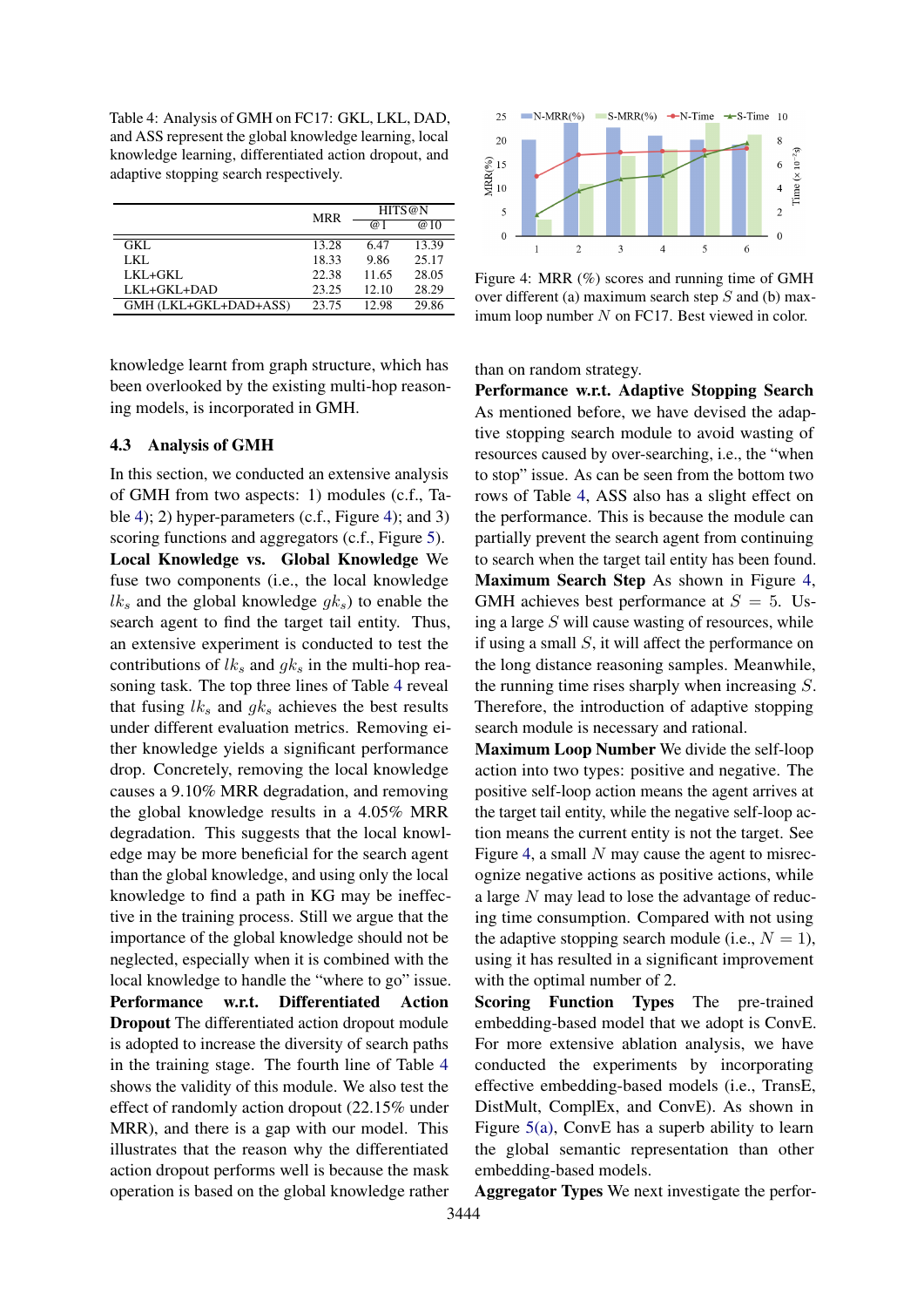<span id="page-8-12"></span><span id="page-8-11"></span>

Figure 5: MRR  $(\%)$  and HITS@N  $(\%)$  scores comparison of GMH over different scoring functions and aggregators on FC17. Best viewed in color.

mance of our model w.r.t different aggregator types. We adopt two types of aggregators: summation and scalar product, to fuse the local knowledge  $lk<sub>s</sub>$  and global knowledge  $q_k$ . We can see from Figure [5\(b\)](#page-8-13) that the scalar product outperforms the summation. The advantage of the scalar product aggregator is that the multiplication operation can increase the discrimination between available actions.

# 5 Conclusions

We have studied the multi-hop reasoning task in long distance scenarios and proposed a general model which could tackle both short and long distance reasoning scenarios. Extensive experiments showed the effectiveness of our model on three benchmarks. We will further consider the feasibility of applying our model to complex real-world datasets with more long distance reasoning scenarios and more relation types. Besides, we have noticed that there are other "interference" in long distance reasoning. For example, noise from the KG itself, i.e., the fact that it lacks validity. These noises can gradually accumulate during long distance reasoning and affect the result confidence. We leave the further investigation to future work.

# 6 Acknowledgements

We sincerely thank Jun Wang and Xu Zhang for their constructive suggestions on this paper. This work was supported by the China Postdoctoral Science Foundation (No.2021TQ0222).

# References

<span id="page-8-2"></span>Kurt D. Bollacker, Colin Evans, Praveen Paritosh, Tim Sturge, and Jamie Taylor. 2008. [Freebase: A collab](https://dl.acm.org/doi/10.1145/1376616.1376746)[oratively created graph database for structuring hu](https://dl.acm.org/doi/10.1145/1376616.1376746)[man knowledge.](https://dl.acm.org/doi/10.1145/1376616.1376746) In *Proceedings of the 2008 ACM SIGMOD International Conference on Management of Data (SIGMOD'08)*, pages 1247–1250.

- <span id="page-8-7"></span>Antoine Bordes, Nicolas Usunier, Alberto Garcia-Durán, Jason Weston, and Oksana Yakhnenko. 2013. [Translating embeddings for modeling multi](http://papers.nips.cc/paper/5071-translating-embeddings-for-modeling-multi-rela)[relational data.](http://papers.nips.cc/paper/5071-translating-embeddings-for-modeling-multi-rela) In *Proceedings of the 26th Conference on Neural Information Processing Systems (NeurIPS'13)*, pages 2787–2795.
- <span id="page-8-13"></span><span id="page-8-3"></span>Rajarshi Das, Shehzaad Dhuliawala, Manzil Zaheer, Luke Vilnis, Ishan Durugkar, Akshay Krishnamurthy, Alex Smola, and Andrew McCallum. 2018. [Go for a walk and arrive at the answer: Reasoning](https://openreview.net/forum?id=Syg-YfWCW) [over paths in knowledge bases using reinforcement](https://openreview.net/forum?id=Syg-YfWCW) [learning.](https://openreview.net/forum?id=Syg-YfWCW) In *Proceedings of the 6th International Conference on Learning Representations (ICLR'18)*.
- <span id="page-8-5"></span>Rajarshi Das, Arvind Neelakantan, David Belanger, and Andrew McCallum. 2017. [Chains of reasoning](https://www.aclweb.org/anthology/E17-1013) [over entities, relations, and text using recurrent neu](https://www.aclweb.org/anthology/E17-1013)[ral networks.](https://www.aclweb.org/anthology/E17-1013) In *Proceedings of the 15th Conference of the European Chapter of the Association for Computational Linguistics (EACL'17)*, pages 132–141.
- <span id="page-8-9"></span>Tim Dettmers, Pasquale Minervini, Pontus Stenetorp, and Sebastian Riedel. 2018. [Convolutional 2d](https://aaai.org/ocs/index.php/AAAI/AAAI18/paper/view/17366/15884) [knowledge graph embeddings.](https://aaai.org/ocs/index.php/AAAI/AAAI18/paper/view/17366/15884) In *Proceedings of the 32nd AAAI Conference on Artificial Intelligence (AAAI'18)*, pages 1811–1818.
- <span id="page-8-1"></span>Xiao Huang, Jingyuan Zhang, Dingcheng Li, and Ping Li. 2019. [Knowledge graph embedding based ques](https://dl.acm.org/doi/abs/10.1145/3289600.3290956)[tion answering.](https://dl.acm.org/doi/abs/10.1145/3289600.3290956) In *Proceedings of the 12th ACM International Conference on Web Search and Data Mining (WSDM'19)*, pages 105–113.
- <span id="page-8-8"></span>Guoliang Ji, Kang Liu, Shizhu He, and Jun Zhao. 2016. [Knowledge graph completion with adap](https://aaai.org/ocs/index.php/AAAI/AAAI16/paper/view/11982/11693)[tive sparse transfer matrix.](https://aaai.org/ocs/index.php/AAAI/AAAI16/paper/view/11982/11693) In *Proceedings of the 30th AAAI Conference on Artificial Intelligence (AAAI'16)*, pages 985–991.
- <span id="page-8-6"></span>Xiaotian Jiang, Quan Wang, Baoyuan Qi, Yongqin Qiu, Peng Li, and Bin Wang. 2017. [Attentive path com](http://proceedings.mlr.press/v77/jiang17a/jiang17a.pdf)[bination for knowledge graph completion.](http://proceedings.mlr.press/v77/jiang17a/jiang17a.pdf) In *Proceedings of The 9th Asian Conference on Machine Learning (ACML'17)*, pages 590–605.
- <span id="page-8-10"></span>Diederik Kingma and Jimmy Ba. 2015. [Adam: A](https://arxiv.org/abs/1412.6980) [method for stochastic optimization.](https://arxiv.org/abs/1412.6980) In *Proceedings of the 3rd International Conference on Learning Representations (ICLR'15)*.
- <span id="page-8-4"></span>Ni Lao, Tom Mitchell, and William W. Cohen. 2011. [Random walk inference and learning in a large scale](https://www.aclweb.org/anthology/D11-1049) [knowledge base.](https://www.aclweb.org/anthology/D11-1049) In *Proceedings of the 2011 Conference on Empirical Methods in Natural Language Processing (EMNLP'11)*, pages 529–539.
- <span id="page-8-0"></span>Wengiang Lei, Xiangnan He, Maarten de Rijke, and Tat-Seng Chua. 2020. [Conversational recommenda](https://doi.org/10.1145/3397271.3401419)[tion: Formulation, methods, and evaluation.](https://doi.org/10.1145/3397271.3401419) In *Proceedings of the 43rd International ACM SIGIR Conference on Research & Development in Information Retrieval (SIGIR'20)*, pages 2425–2428.